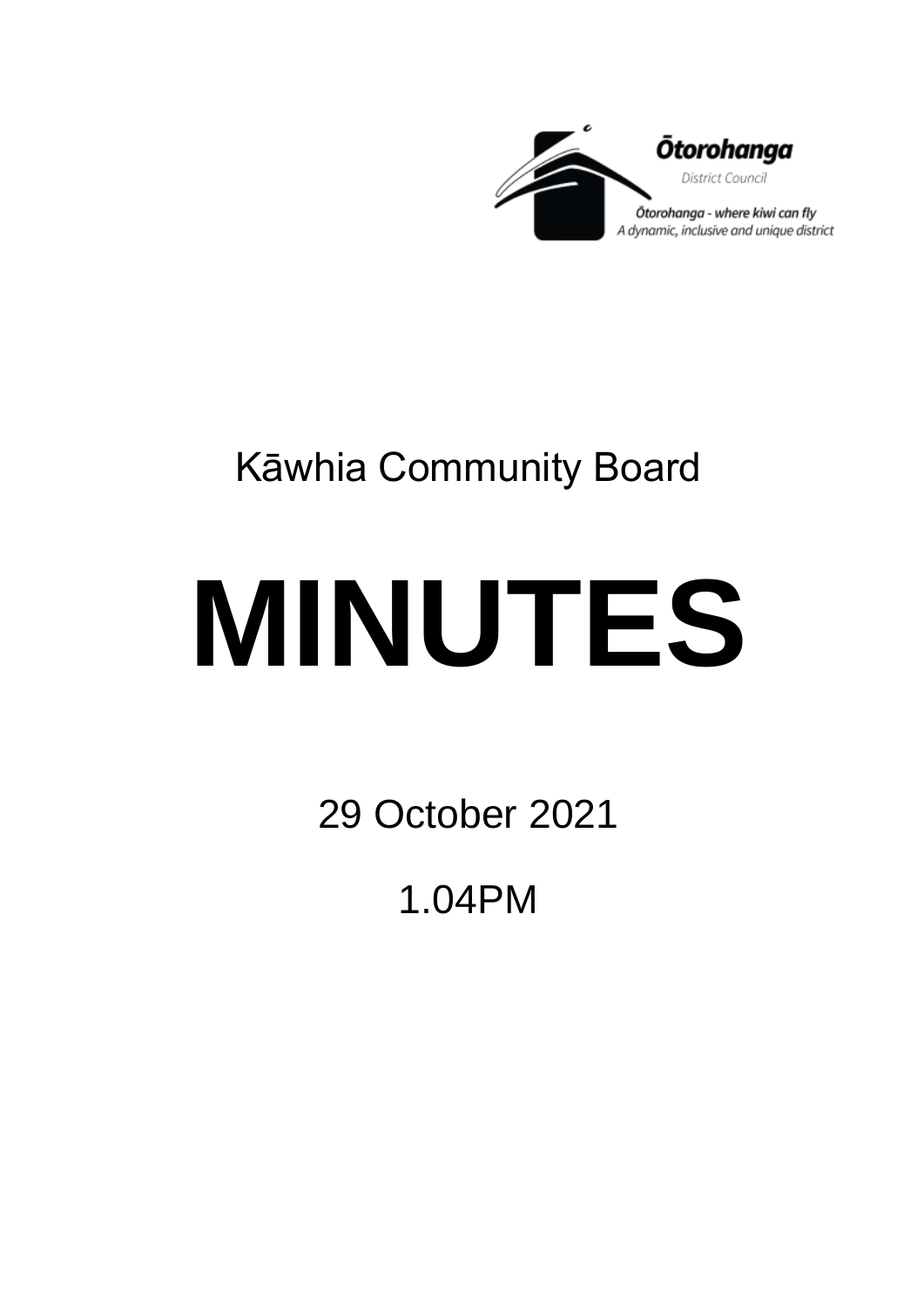#### **KĀWHIA COMMUNITY BOARD**

29 October 2021

Minutes of an Ordinary meeting of the Kāwhia Community Board held via Zoom on Friday 29 October 2021 commencing at 1.04pm.

#### Tanya Winter **CHIEF EXECUTIVE**

### **MINUTES**

#### **ORDER OF BUSINESS:**

| <b>ITEM</b>                                                          |                                                                                    | <b>PAGE</b>    |
|----------------------------------------------------------------------|------------------------------------------------------------------------------------|----------------|
| <b>PRESENT</b>                                                       |                                                                                    | $\mathbf{1}$   |
| <b>IN ATTENDANCE</b>                                                 |                                                                                    | 1              |
| <b>APOLOGIES</b>                                                     |                                                                                    | $\mathbf{1}$   |
| <b>DECLARATION OF INTEREST</b>                                       |                                                                                    | 1              |
| <b>PUBLIC FORUM</b>                                                  |                                                                                    | $\mathbf{1}$   |
| <b>CONFIRMATION OF MINUTES - KAWHIA COMMUNITY BOARD 23 JULY 2021</b> |                                                                                    | 1              |
|                                                                      |                                                                                    |                |
| ITEM 59                                                              | <b>CHAIRPERSONS REPORT - VERBAL</b>                                                | 1              |
| ITEM 60                                                              | <b>ROUTINE DISTRICT LIBRARY REPORT</b>                                             | $\mathbf{1}$   |
| ITEM 61                                                              | <b>ROUTINE PLANNING REPORT FOR JULY TO SEPTEMBER 2021</b>                          | $\overline{2}$ |
| ITEM 62                                                              | ROUTINE CIVIL DEFENCE EMERGENCY MANAGEMENT REPORT FOR<br><b>APRIL TO JUNE 2021</b> | $\overline{2}$ |
| ITEM 63                                                              | ROUTINE ANIMAL CONTROL OFFICERS REPORT FOR APRIL TO JUNE 2021                      | $\overline{2}$ |
| <b>BOARD MEMBER UPDATE</b>                                           |                                                                                    | $\overline{2}$ |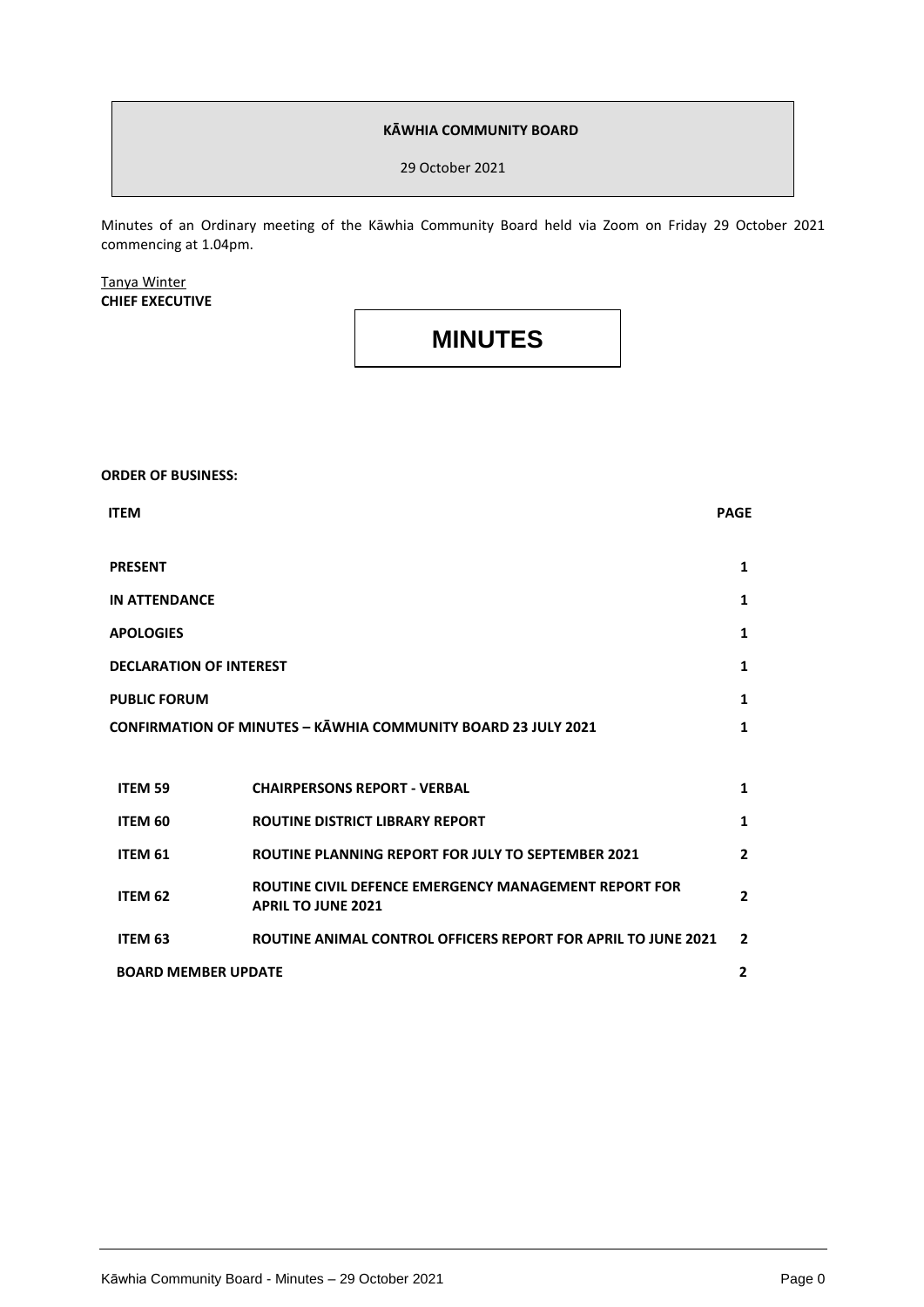#### **PRESENT**

Mr. D Walsh (Chair), Mr. K Briggs, Mrs. H Whiu, Cr. C Jeffries, Mr. G Good (attended 1.56pm).

#### **IN ATTENDANCE**

Mr. A Loe (Group Manager Regulatory & Growth), Mr. G Bunn (Group Manager Business Enablement), Mr. M Lewis (Acting Group Manager Engineering & Assets), Ms H Taylor (Library Manager), Mr. J le Fleming (Acting Services Manager), Mr. B O'Callaghan (Finance Manager), Ms. N Eynon (Minutes Secretary).

Mrs. H Whiu opened the meeting with a karakia.

#### **APOLOGY**

**Resolved** that the apology received from His Worship the Mayor MM Baxter be recieved. **Chair / Mr. Briggs** 

#### **DECLARATION OF INTEREST**

The Chair asked members whether they had any declarations of conflicts of interest.

No declarations of conflicts of interests were received.

#### **PUBLIC FORUM**

No members were present at the commencement of the meeting.

#### **CONFIRMATION OF MINUTES – KĀWHIA COMMUNITY BOARD 23 JULY 2021**

**Resolved** that the Minutes of the meeting of the Kāwhia Community Board on 23 July 2021, as circulated be approved as a true and correct record of that meeting and the recommendations contained therein be adopted. **Mr. Briggs / Mrs. Whiu**

#### **ITEM 59 CHAIRPERSONS REPORT - VERBAL**

The Chairperson reported on the following-

- There has been a great response from the local marae during this Lockdown Providing food parcels for those in need.
- Expressed thanks to Police who came out over the long weekend.
- Disappointed to see a significant amount of people coming out to Kāwhia and breaking the rules of lockdown.
- Raised concern for the elderly due to the cases of COVID-19 within Kāwhia.

**Resolved** that the Chairperson's report be received. **Mr Briggs / Mrs. Whiu**

#### **ITEM 60 ROUTINE DISTRICT LIBRARY REPORT**

The Library Manager referred members to her report and requested it be taken as read.

She highlighted the following;

- RFID (Radio Frequency ID) is being introduced to the libraries.
- Winter Reading Program over the Term 2 Holidays due to lockdown this was done online.
- Refresh on the book stock in Kāwhia is in process.
- Prior to lockdown a Kāwhia Loan was sent from the Ōtorohanga Library.
- Will be doing training with Kāwhia Library staff on our online systems.
- A new click and courier service has started while we are in Level 3 which is being run from the Ōtorohanga Library.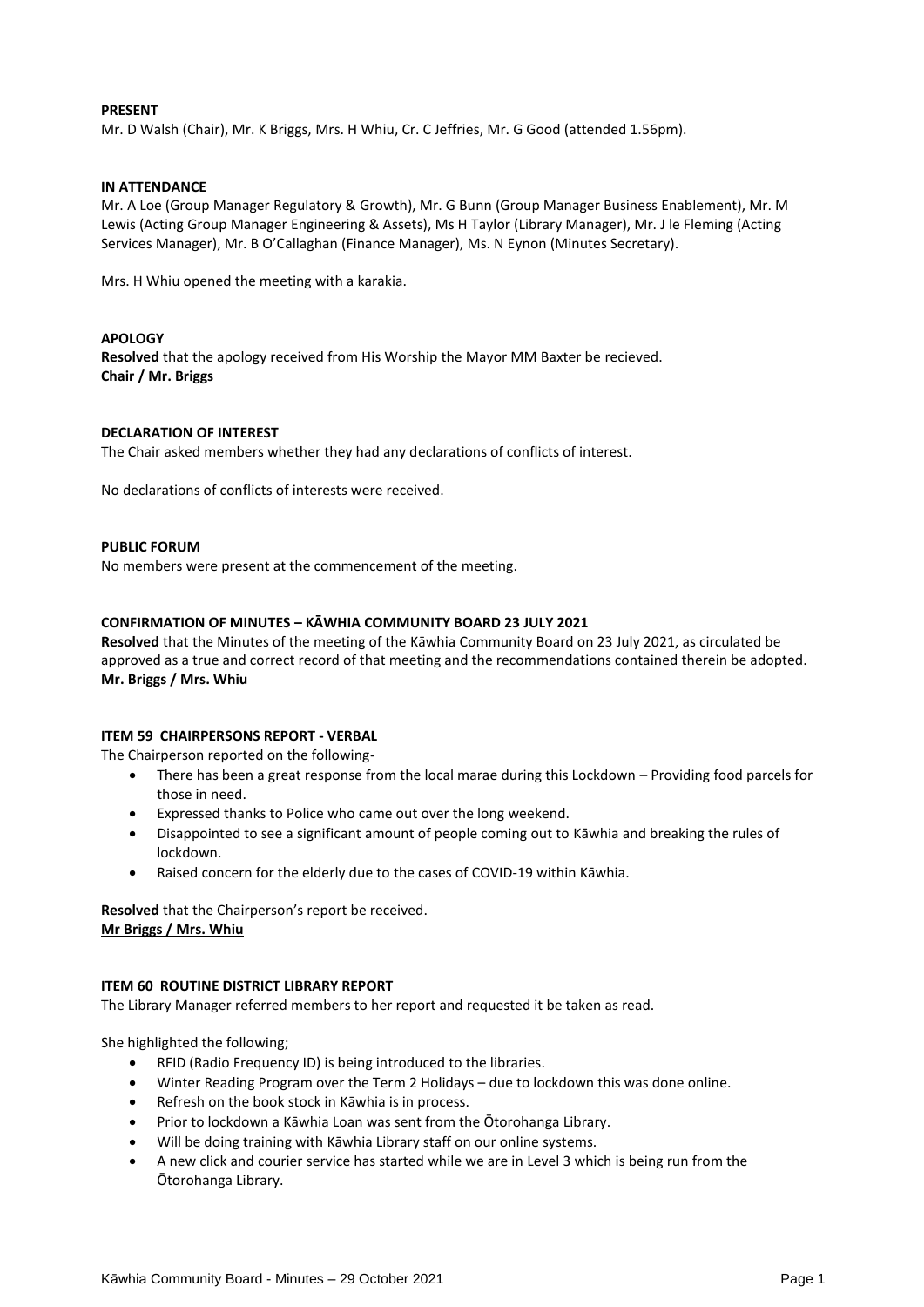Councillor Jeffries congratulated the Library Manager and staff on the work and great initiatives that has been done within the libraries.

**Resolved** that the Library Manager's report be received. **Chair / Mr. Briggs**

#### **ITEM 61 ROUTINE PLANNING REPORT FOR JULY TO SEPTEMBER 2021**

The Group Manager Regulatory and Growth referred members to his report and requested it be taken as read. He advised members that the establishment of a telecommunications facility for Aotea has been approved. The decision has been released and the project will proceed as there were no appeals lodged by people that had originally opposed.

Concerns were raised on the amount of portable buildings being put on sections within Kāwhia. It was questioned whether Council is aware of these being compliant.

The Group Manager Regulatory and Growth responded that due to the new legislation for exempt buildings a lot of these may not require a building consent therefore are not being assessed through the consent process.

It was queried whether these buildings should be rated as a second dwelling if they are being used as a 'habitable dwelling'.

The Group Manager Business and Enablement highlighted that if they were using Council services that would potentially trigger a consent process therefore it could be rated as an 'improvement' on the property.

**Resolved** that the Planning Report for the third quarter of 2021 be received. **Mrs. Whiu / Chair**

#### **ITEM 62 ROUTINE CIVIL DEFENCE EMERGENCY MANAGEMENT REPORT FOR APRIL TO JUNE 2021**

The Group Manager Regulatory and Growth referred members to his report. He advised members this report is now dated as it is for the second quarter of the year.

The Group Manager Regulatory and Growth acknowledged Dave Sime's and his team for the amount of effort put into the Civil Defence training for staff. Training is provided to all staff as it is required.

Councillor Jeffries raised the idea of having a community information session on CDEM in Kāwhia to inform people of community response plans.

**Resolved** that the Civil Defence Emergency Management Report for April to June 2021 be received. **Chair / Mr. Briggs**

#### **ITEM 63 ROUTINE ANIMAL CONTROL OFFICERS REPORT FOR APRIL TO JUNE 2021**

The Group Manager Regulatory and Growth referred members to his report and highlighted that we have moved through dog registration, the focus is now on enforcement processes.

**Resolved** that the report of Dog and Animal Control Activities for the second quarter of 2021 be received. **Chair / Mrs. Whiu**

#### **BOARD MEMBER UPDATE**

MR. BRIGGS

Thankful for our local businesses who immediately went into Level 3.

MRS. WHIU

 Marae Collective had been meeting daily since the first COVID-19 case in Kāwhia which has reduced to two days a week. This is to discuss what can be done for the community.